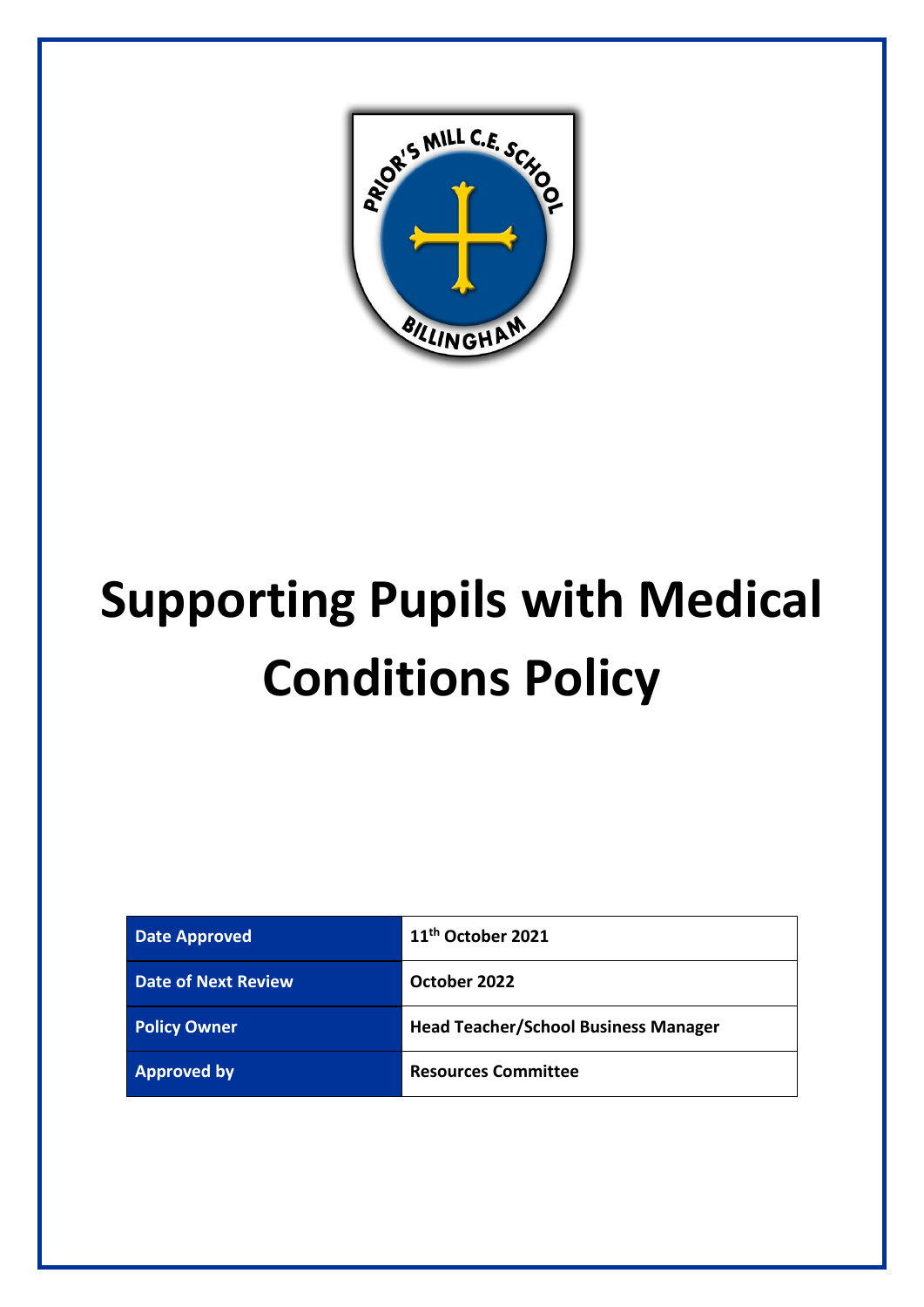# **Contents**

#### **Statement of Intent**

- 1. Legal framework
- 2. Roles and responsibilities
- 3. Admissions
- 4. Notification procedure
- 5. Staff training and support
- 6. Self-management
- 7. Supply teachers
- 8. Health Care Plans (HCPs)
- 9. Managing medicines
- 10. Record keeping
- 11. Emergency procedures
- 12. Day trips, residential visits and sporting activities
- 13. Unacceptable practice
- 14. Liability and indemnity
- 15. Complaints
- 16. Home-to-school transport
- 17. Monitoring and review

#### **Appendices**

- A. Healthcare Plan Implementation Procedure
- B. Healthcare Plan (HCP)
- C. Parental Agreement for the School to Administer Medicine
- D. Record of Medicine Administered to an Individual Pupil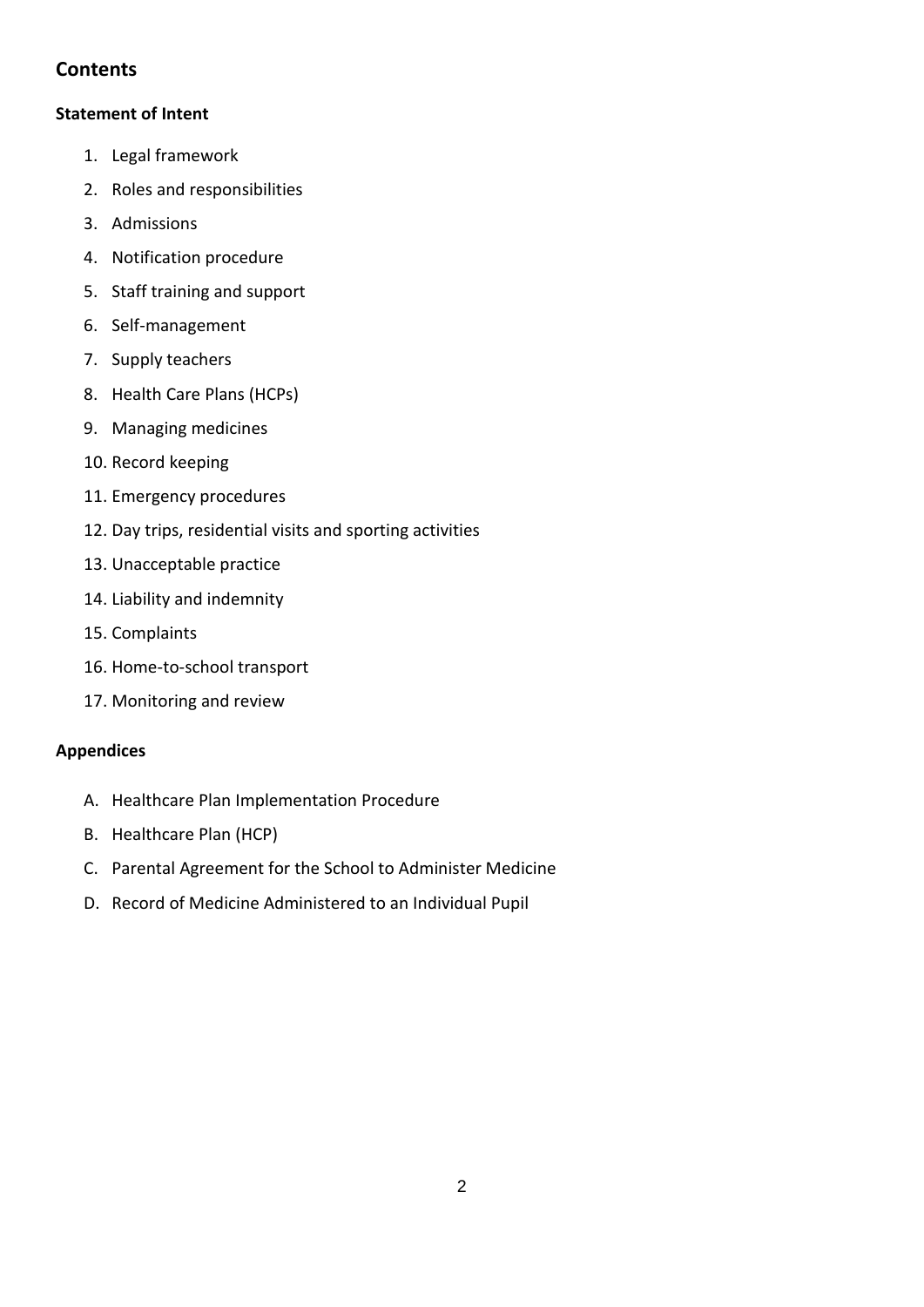## **Statement of Intent**

The governing board of Prior's Mill CE Primary School has a duty to ensure arrangements are in place to support pupils with medical conditions. The aim of this policy is to ensure that all pupils with medical conditions, in terms of both physical and mental health, receive appropriate support to allow them to play a full and active role in school life, remain healthy, have full access to education (including school trips and PE), and achieve their academic potential.

The school believes it is important that parents of pupils with medical conditions feel confident that the school provides effective support for their children's medical conditions, and that pupils feel safe in the school environment.

Some pupils with medical conditions may be considered to be disabled under the definition set out in the Equality Act 2010. The school has a duty to comply with the Act in all such cases.

In addition, some pupils with medical conditions may also have SEND and have an EHC plan collating their health, social and SEND provision. For these pupils, the school's compliance with the DfE's 'Special Educational Needs and Disability Code of Practice: 0 to 25 years' and the school's Special Educational Needs and Disabilities (SEND) Policy will ensure compliance with legal duties.

To ensure that the needs of our pupils with medical conditions are fully understood and effectively supported, we consult with health and social care professionals, pupils and their parents.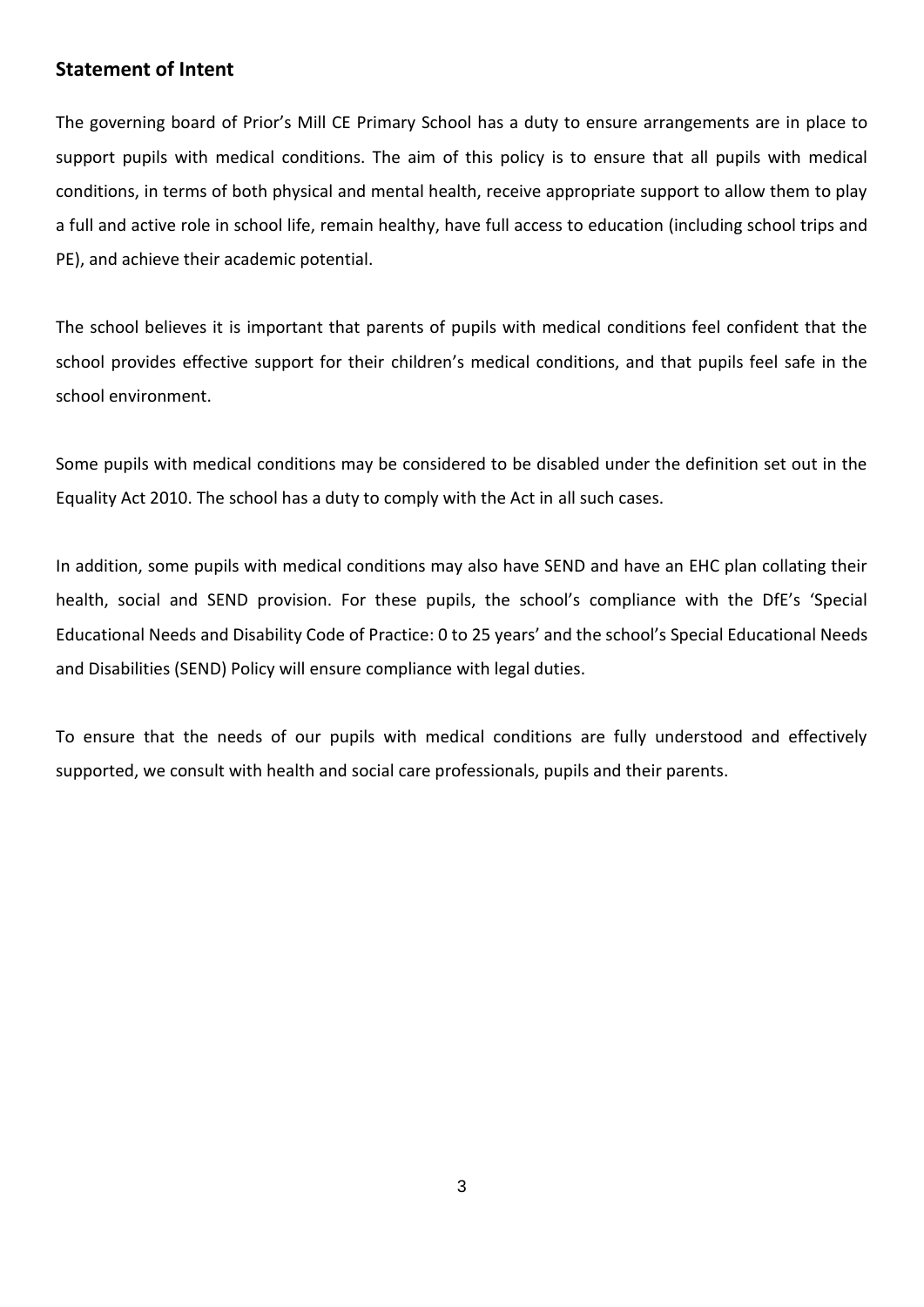## **1. Legal Framework**

This policy has due regard to all relevant legislation and statutory guidance including, but not limited to, the following:

- Children and Families Act 2014
- Education Act 2002
- Education Act 1996 (as amended)
- Children Act 1989
- National Health Service Act 2006 (as amended)
- Equality Act 2010
- Health and Safety at Work etc. Act 1974
- Misuse of Drugs Act 1971
- Medicines Act 1968
- The School Premises (England) Regulations 2012 (as amended)
- The Special Educational Needs and Disability Regulations 2014 (as amended)
- The Human Medicines (Amendment) Regulations 2017
- DfE (2015) 'Special educational needs and disability code of practice: 0-25 years'
- DfE (2015) 'Supporting pupils at school with medical conditions'
- DfE (2000) 'Guidance on first aid for schools'
- Ofsted (2019) 'Education inspection framework'
- Department of Health (2017) 'Guidance on the use of adrenaline auto-injectors in schools'

This policy operates in conjunction with the following school policies:

- Administering Medication Policy
- Special Educational Needs and Disabilities (SEND) Policy
- Complaints Procedures Policy
- Equal Opportunities Policy
- Attendance Policy
- Pupils with Additional Health Needs Who Cannot Attend School

# **2. Roles and Responsibilities**

The governing board is responsible for:

- Fulfilling its statutory duties under legislation.
- Ensuring that arrangements are in place to support pupils with medical conditions.
- Ensuring that pupils with medical conditions can access and enjoy the same opportunities as any other pupil at the school.
- Working with the LA, health professionals, commissioners and support services to ensure that pupils with medical conditions receive a full education.
- Ensuring that, following long-term or frequent absence, pupils with medical conditions are reintegrated effectively.
- Ensuring that the focus is on the needs of each pupil and what support is required to support their individual needs.
- Instilling confidence in parents and pupils in the school's ability to provide effective support.
- Ensuring that all members of staff are properly trained to provide the necessary support and are able to access information and other teaching support materials as needed.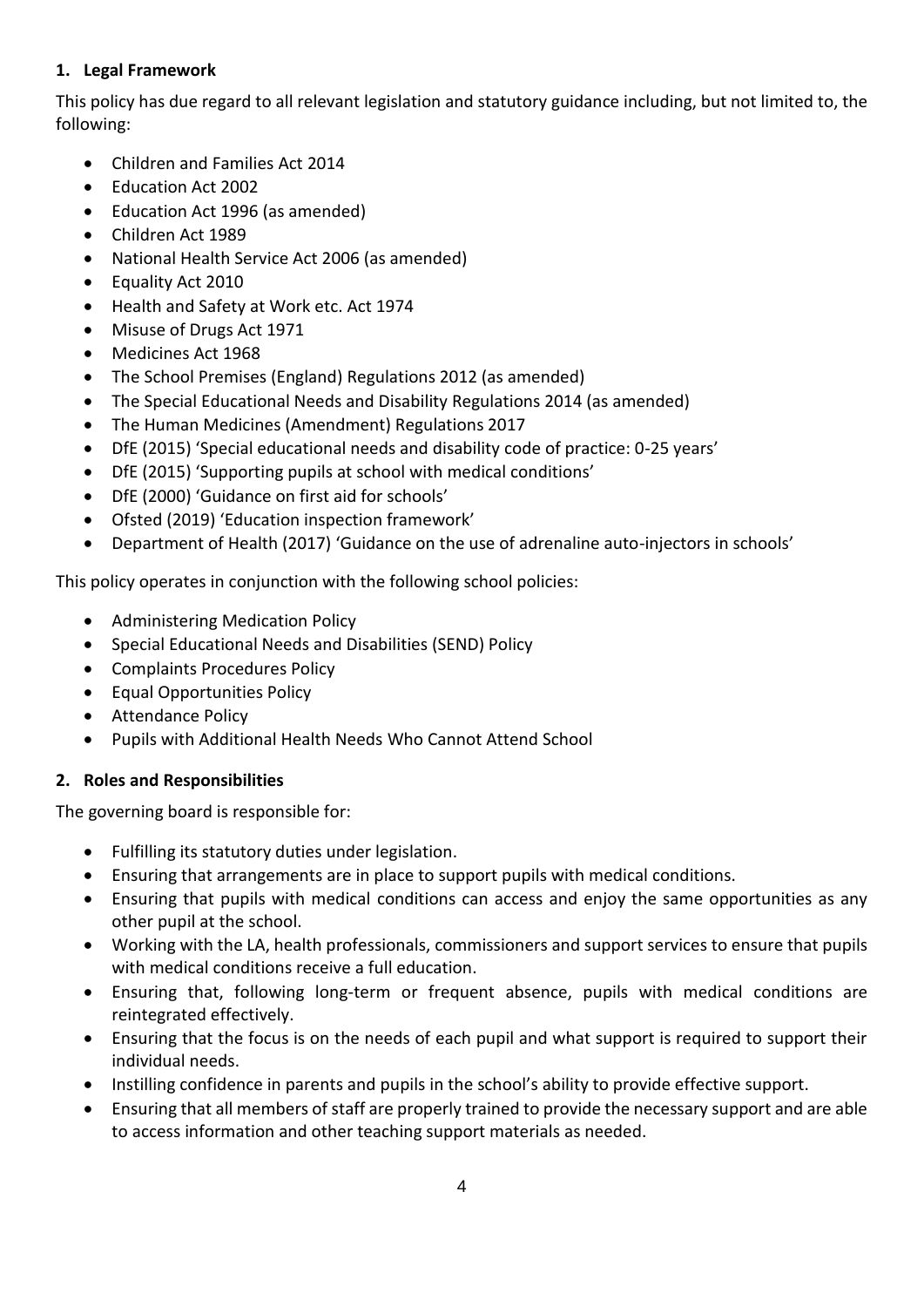- Ensuring that no prospective pupils are denied admission to the school because arrangements for their medical conditions have not been made.
- Ensuring that pupils' health is not put at unnecessary risk. As a result, the board holds the right to not accept a pupil into school at times where it would be detrimental to the health of that pupil or others to do so, such as where the child has an infectious disease.
- Ensuring that policies, plans, procedures and systems are properly and effectively implemented.

The headteacher is responsible for:

- The overall implementation of this policy.
- Ensuring that all staff are aware of this policy and understand their role in its implementation.
- Ensuring that a sufficient number of staff are trained and available to implement this policy and deliver against all HCPs, including in emergency situations.
- Considering recruitment needs for the specific purpose of ensuring pupils with medical conditions are properly supported.
- Having overall responsibility for the development of HCPs.
- Ensuring that staff are appropriately insured and aware of the insurance arrangements.
- Contacting the school nurse where a pupil with a medical condition requires support that has not yet been identified.

Parents are responsible for:

- Notifying the school if their child has a medical condition.
- Providing the school with sufficient and up-to-date information about their child's medical needs.
- Being involved in the development and review of their child's HCP.
- Carrying out any agreed actions contained in the HCP.
- Ensuring that they, or another nominated adult, are contactable at all times.

Pupils are responsible for:

- Being fully involved in discussions about their medical support needs, where applicable.
- Contributing to the development of their HCP, if they have one, where applicable.
- Being sensitive to the needs of pupils with medical conditions.

School staff are responsible for:

- Providing support to pupils with medical conditions, where requested, including the administering of medicines, but are not required to do so.
- Taking into account the needs of pupils with medical conditions in their lessons when deciding whether or not to volunteer to administer medication.
- Receiving sufficient training and achieve the required level of competency before taking responsibility for supporting pupils with medical conditions.
- Knowing what to do and responding accordingly when they become aware that a pupil with a medical condition needs help.

The school nurse is responsible for:

• Notifying the school at the earliest opportunity when a pupil has been identified as having a medical condition which requires support in school.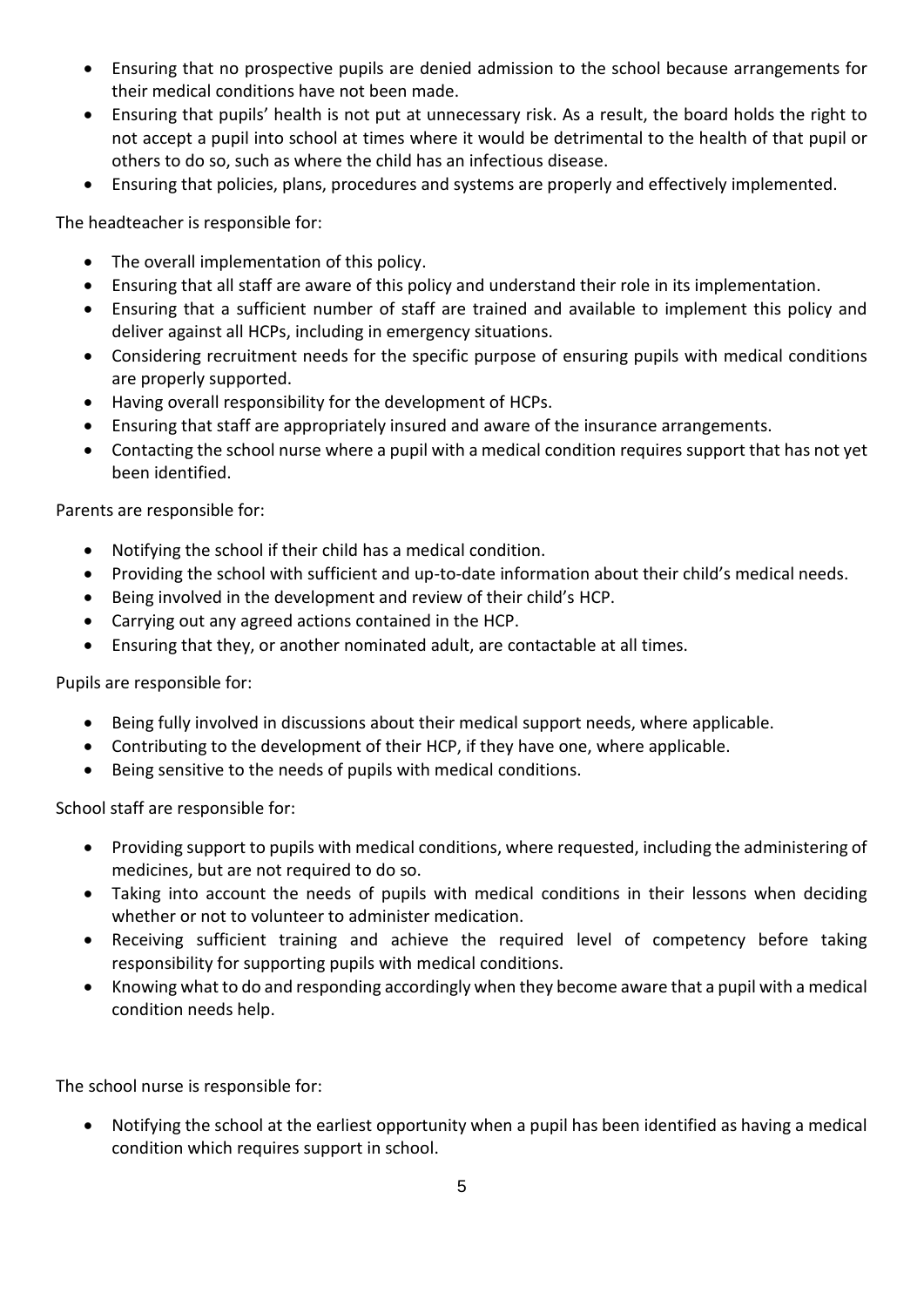- Supporting staff to implement HCPs and providing advice and training.
- Liaising with lead clinicians locally on appropriate support for pupils with medical conditions.

Clinical Commissioning Groups (CCGs) are responsible for:

- Ensuring that commissioning is responsive to pupils' needs, and that health services are able to cooperate with schools supporting pupils with medical conditions.
- Making joint commissioning arrangements for EHC provision for pupils with SEND.
- Being responsive to LAs and schools looking to improve links between health services and schools.
- Providing clinical support for pupils who have long-term conditions and disabilities.
- Ensuring that commissioning arrangements provide the necessary ongoing support essential to ensuring the safety of vulnerable pupils.

Other healthcare professionals, including GPs and paediatricians, are responsible for:

- Notifying the school nurse when a child has been identified as having a medical condition that will require support at school.
- Providing advice on developing HCPs.
- Providing support in the school for children with particular conditions, e.g. asthma, diabetes and epilepsy, where required.

Providers of health services are responsible for cooperating with the school, including ensuring communication takes place, liaising with the school nurse and other healthcare professionals, and participating in local outreach training.

The LA is responsible for:

- Commissioning school nurses for local schools.
- Promoting cooperation between relevant partners.
- Making joint commissioning arrangements for EHC provision for pupils with SEND.
- Providing support, advice, guidance, and suitable training for school staff, ensuring that HCPs can be effectively delivered.
- Working with the school to ensure that pupils with medical conditions can attend school full-time.

Where a pupil is away from school for 15 days or more (whether consecutively or across a school year), the LA has a duty to make alternative arrangements, as the pupil is unlikely to receive a suitable education in a mainstream school.

Ofsted inspectors will consider how well the school meets the needs of the full range of pupils, including those with medical conditions. Key judgements are informed by the progress and achievement of pupils with medical conditions, alongside pupils with SEND, and also by pupils' spiritual, moral, social and cultural (SMSC) development.

#### **3. Admissions**

No child will be denied admission to the school or prevented from taking up a school place because arrangements for their medical condition have not been made; a child may only be refused admission if it would be detrimental to the health of the child to admit them into the school setting.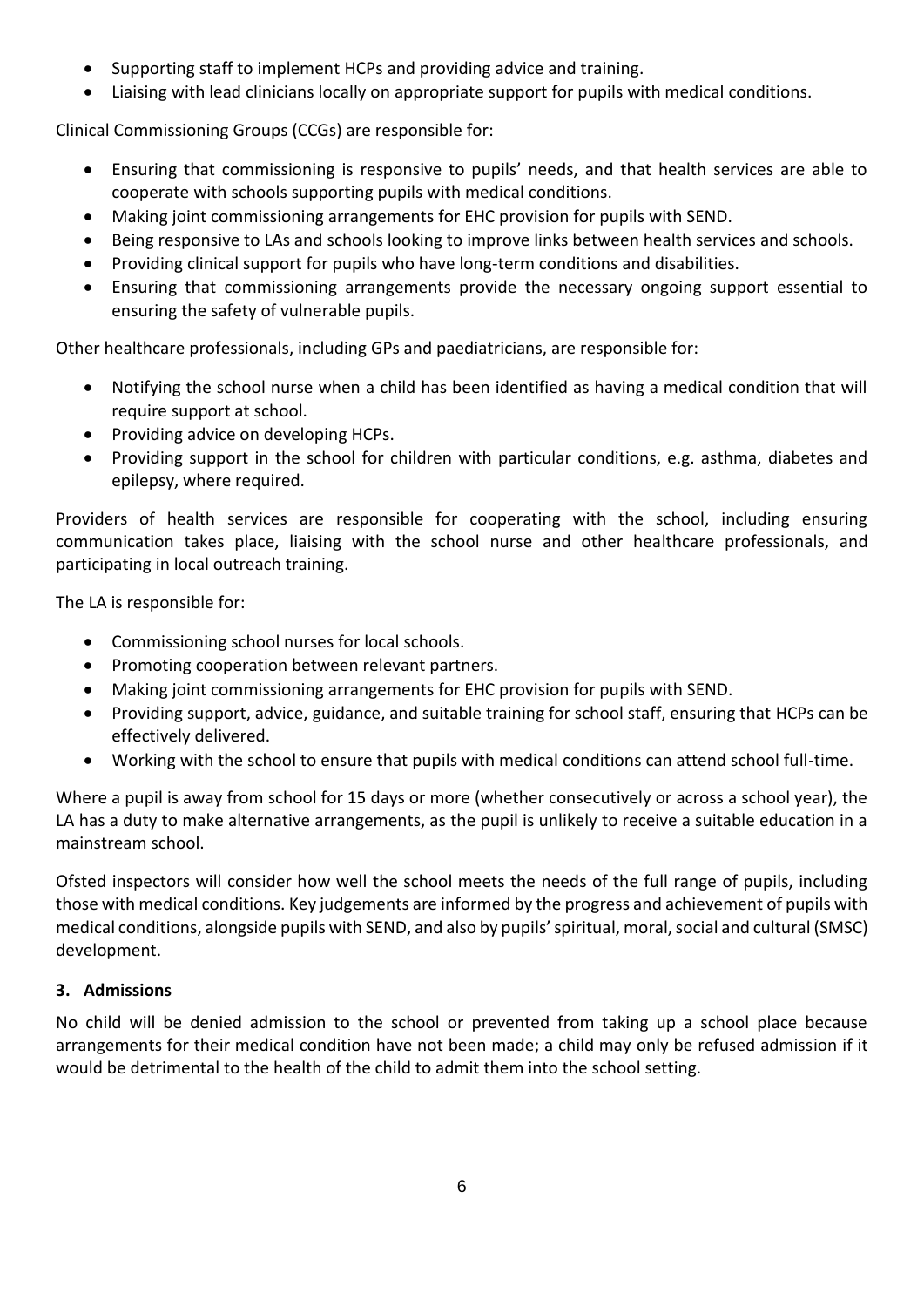#### **4. Notification Procedure**

When the school is notified that a pupil has a medical condition that requires support in school, the school will arrange a meeting with parents, healthcare professionals and the pupil (if appropriate), with a view to discussing the necessity of an HCP (outlined in detail i[n section 8\)](#page-7-0).

The school will not wait for a formal diagnosis before providing support to pupils. Where a pupil's medical condition is unclear, or where there is a difference of opinion concerning what support is required, a judgement will be made by the headteacher based on all available evidence (including medical evidence and consultation with parents).

For a pupil starting at the school in a September uptake, the school will aim to put arrangements in place prior to their introduction and will liaise with any previous institution. Where a pupil joins the school midterm or a new diagnosis is received, arrangements will be put in place within two weeks.

#### **5. Staff Training and Support**

Any staff member providing support to a pupil with medical conditions will receive suitable training. Staff will not undertake healthcare procedures or administer medication without appropriate training. Training needs will be assessed through the development and review of HCPs, on an annual basis for all school staff, and when a new staff member arrives. The school nursing service will be asked to support the school in this regard.

A first-aid certificate will not constitute appropriate training for supporting pupils with medical conditions.

Through training, staff will have the requisite competency and confidence to support pupils with medical conditions and fulfil the requirements set out in HCPs. Staff will understand the medical conditions they are asked to support, their implications, and any preventative measures that must be taken.

The school nurse or other health care professionals may help the school identify suitable training opportunities that ensure all medical conditions affecting pupils in the school are fully understood, and that staff can recognise difficulties and act quickly in emergency situations.

Training will be commissioned by the SBM and can be provided by the following bodies:

- **Commercial training provider**
- **The school nurse**
- **GP consultant**
- **The parents of pupils with medical conditions**

The parents of pupils with medical conditions will be consulted for specific advice and their views are sought where necessary, but they will not be used as a sole trainer.

#### **6. Self-Management**

Following discussion with parents, pupils who are competent to manage their own health needs and medicines will be encouraged to take responsibility for self-managing their medicines and procedures. This will be reflected in their HCP.

Where possible, pupils will be allowed to carry their own medicines and relevant devices. Where it is not possible for pupils to carry their own medicines or devices, they will be held in suitable locations that can be accessed quickly and easily. If a pupil refuses to take medicine or carry out a necessary procedure, staff will not force them to do so. Instead, the procedure agreed in the pupil's HCP will be followed. Following such an event, parents will be informed so that alternative options can be considered.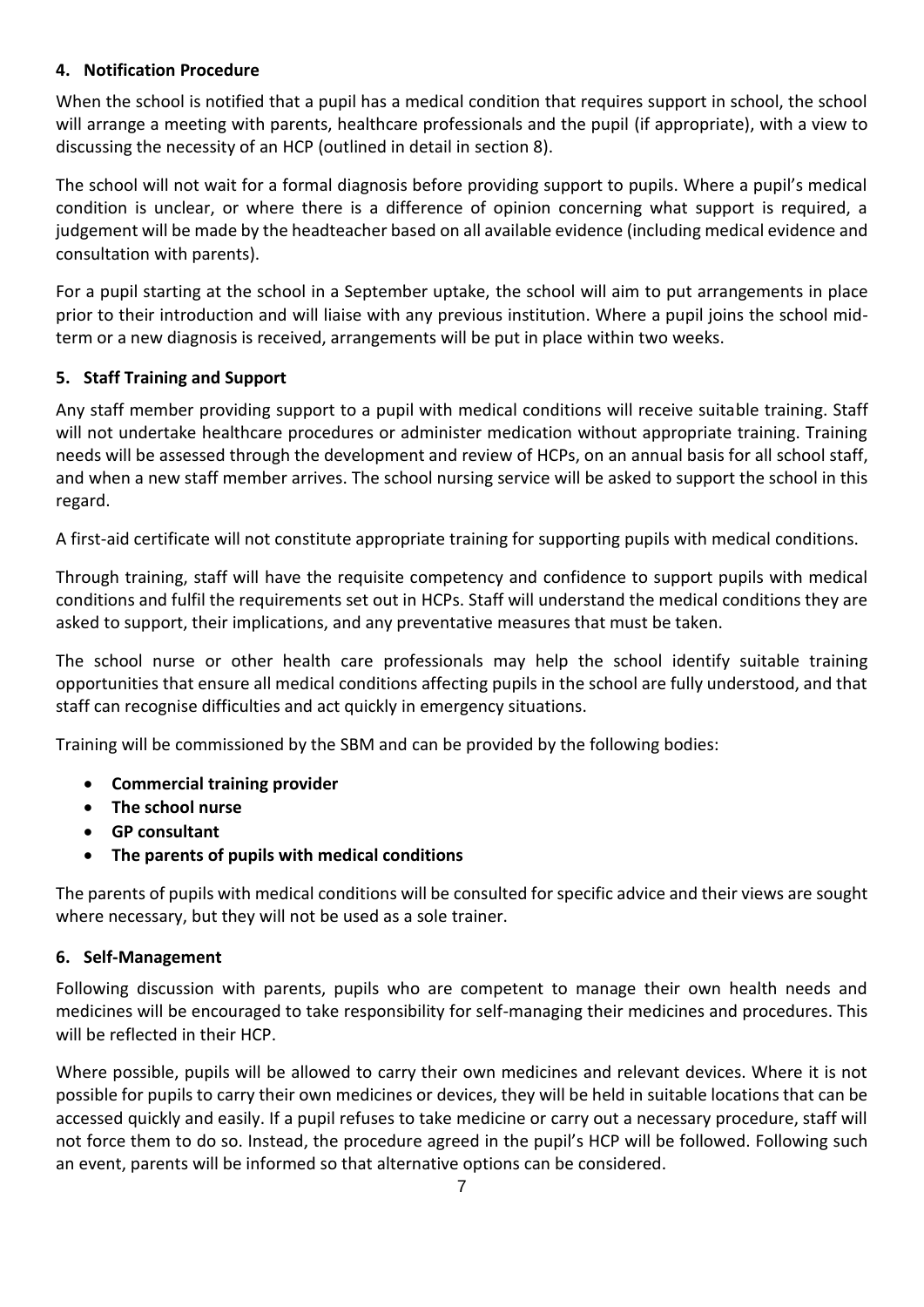## **7. Supply Teachers**

Supply teachers will be:

- Provided with access to this policy.
- Informed of all relevant medical conditions of pupils in the class they are providing cover for.
- Covered under the school's insurance arrangements.

# <span id="page-7-0"></span>**8. Health Care Plans (HCPs)**

The school, healthcare professionals and parents agree, based on evidence, whether an HCP will be required for a pupil, or whether it would be inappropriate or disproportionate to their level of need. If no consensus can be reached, the headteacher will make the final decision.

The school, parents and a relevant healthcare professional will work in partnership to create and review HCPs. Where appropriate, the pupil will also be involved in the process.

HCPs will include the following information:

- Pupil details: name, date of birth, class, emergency contact number
- Contributors to the plan
- Description of the medical need(s) including information on treatments, facilities, equipment or devices needed
- Known triggers
- Medication information including name, dose, timing, side effects, contra-indications, method of administration
- Daily care requirements
- The support needed for the pupil's educational, social and emotional needs
- Arrangements for school visits/trips
- What constitutes an emergency and actions to take if an emergency occurs
- Who is responsible in the event of an emergency
- Other useful information

Where a pupil has an emergency healthcare plan prepared by their lead clinician, this will be used to inform the HCP.

HCPs will be easily accessible to those who need to refer to them, but confidentiality will be preserved. HCPs will be reviewed on at least an annual basis, or when a child's medical circumstances change, whichever is sooner.

Where a pupil has an EHC plan, the HCP will be linked to it or become part of it. Where a child has SEND but does not have a EHC plan, their SEND will be mentioned in their HCP.

Where a child is returning from a period of hospital education, alternative provision or home tuition, the school will work with the LA and education provider to ensure that their HCP identifies the support the child will need to reintegrate.

# **9. Managing Medicines**

Required medicines will be managed in line with the school's Administering Medication Policy.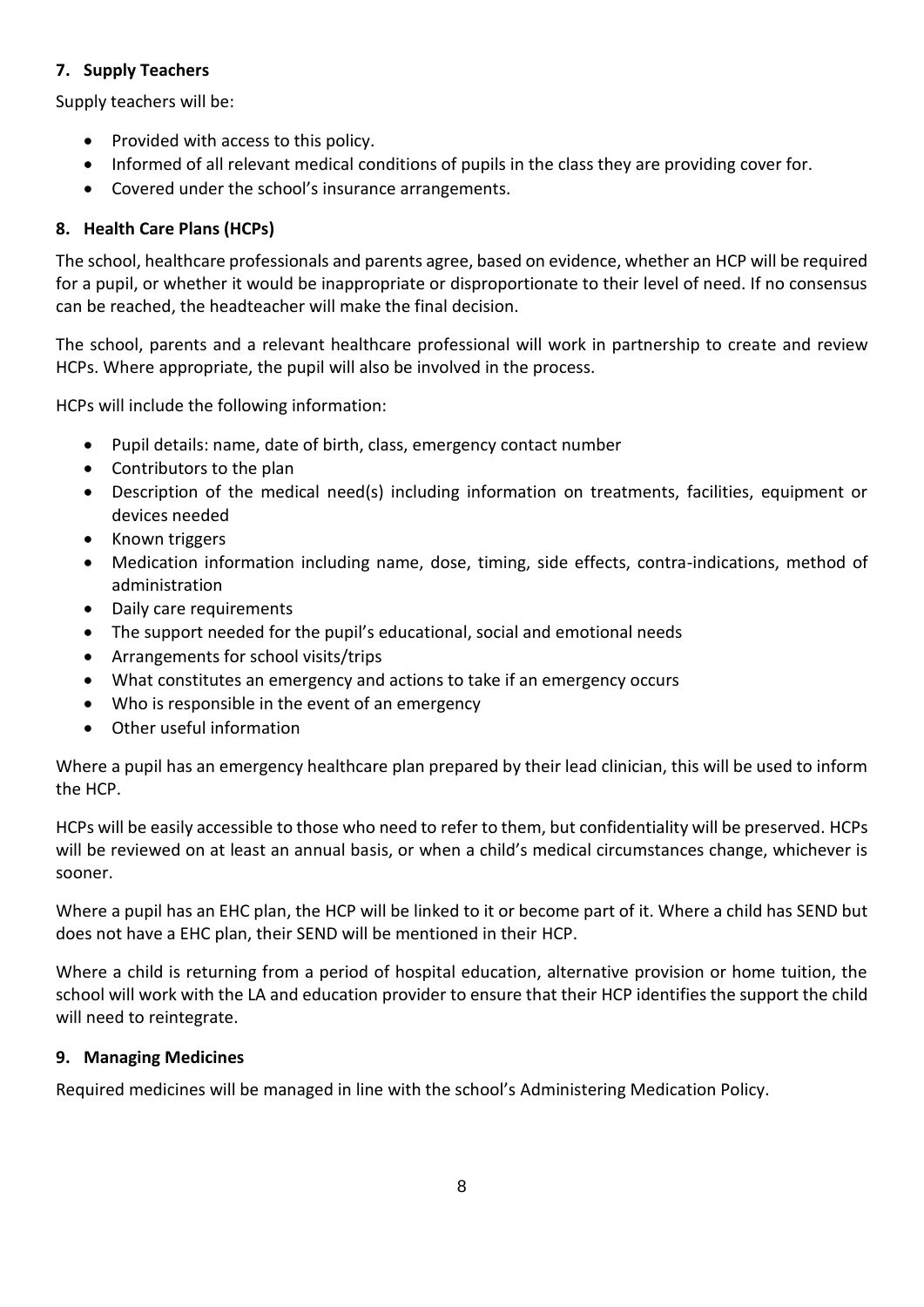#### **10. Record Keeping**

Written records will be kept of all medicines administered to pupils. Proper record keeping will protect both staff and pupils, and provide evidence that agreed procedures have been followed. Appropriate forms for record keeping can be found in Appendix A to D of this policy.

#### **11. Emergency Procedures**

Medical emergencies will be dealt with under the school's emergency procedures (Refer to First Aid Policy)

Where an HCP is in place, it should detail:

- What constitutes an emergency.
- What to do in an emergency.

Pupils will be informed in general terms of what to do in an emergency, e.g. telling a teacher.

If a pupil needs to be taken to hospital, a member of staff will remain with the pupil until their parents arrive.

#### **12. Day Trips, Residential Visits and Sporting Activities**

Pupils with medical conditions will be supported to participate in school trips, sporting activities and residential visits.

Prior to an activity taking place, the school will conduct a risk assessment to identify what reasonable adjustments should be taken to enable pupils with medical conditions to participate. In addition to a risk assessment, advice will be sought from pupils, parents and relevant medical professionals. The school will arrange for adjustments to be made for all pupils to participate, except where evidence from a clinician, e.g. a GP, indicates that this is not possible.

#### **13. Unacceptable Practice**

The school will not:

- Assume that pupils with the same condition require the same treatment.
- Prevent pupils from easily accessing their inhalers and medication.
- Ignore the views of the pupil or their parents.
- Ignore medical evidence or opinion.
- Send pupils home frequently for reasons associated with their medical condition, or prevent them from taking part in activities at school, including lunch times, unless this is specified in their HCP.
- Send an unwell pupil to the medical room or school office alone or with an unsuitable escort.
- Penalise pupils with medical conditions for their attendance record, where the absences relate to their condition.
- Make parents feel obliged or forced to visit the school to administer medication or provide medical support, including for toilet issues. The school will ensure that no parent is made to feel that they have to give up working because the school is unable to support their child's needs.
- Create barriers to pupils participating in school life, including school trips.
- Refuse to allow pupils to eat, drink or use the toilet when they need to in order to manage their condition.

#### **14. Liability and Indemnity**

The governing board will ensure that appropriate insurance is in place to cover staff providing support to pupils with medical conditions.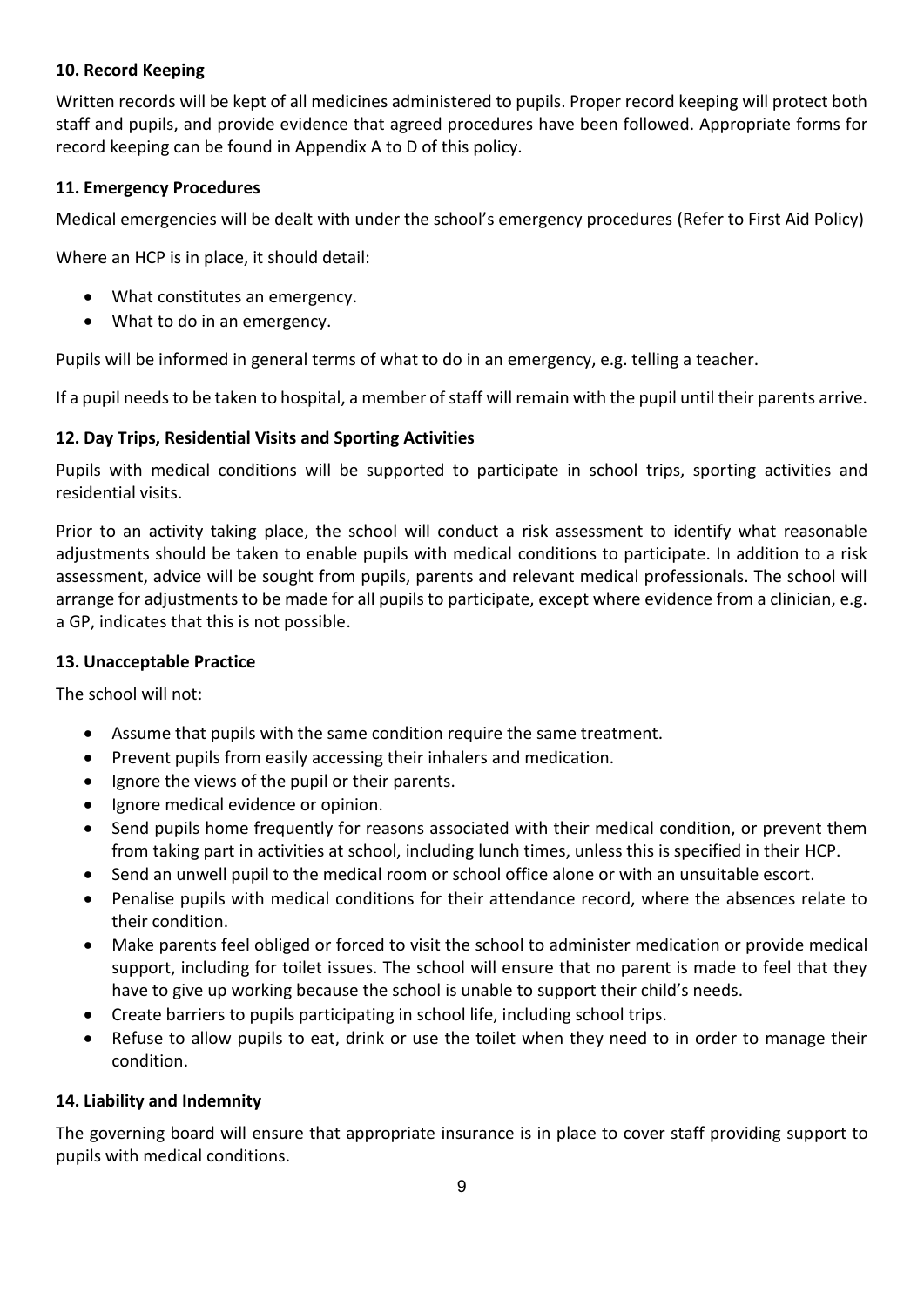The school holds an insurance policy with Stockton Borough Council covering liability relating to the administration of medication and healthcare procedures.

In the event of a claim alleging negligence by a member of staff, civil actions are most likely to be brought against the school, not the individual.

#### **15. Complaints**

Parents or pupils wishing to make a complaint concerning the support provided to pupils with medical conditions are required to speak to the school in the first instance. If they are not satisfied with the school's response, they may make a formal complaint via the school's complaints procedures, as outlined in the Complaints Procedures Policy. If the issue remains unresolved, the complainant has the right to make a formal complaint to the DfE.

Parents and pupils are free to take independent legal advice and bring formal proceedings if they consider they have legitimate grounds to do so.

#### **16. Home-to-School Transport**

Arranging home-to-school transport for pupils with medical conditions is the responsibility of the LA. Where appropriate, the school will share relevant information to allow the LA to develop appropriate transport plans for pupils with life-threatening conditions.

#### **17. Monitoring and Review**

This policy is reviewed on an annual basis by the governing board and headteacher. Any changes to this policy will be communicated to all staff, parents and relevant stakeholders.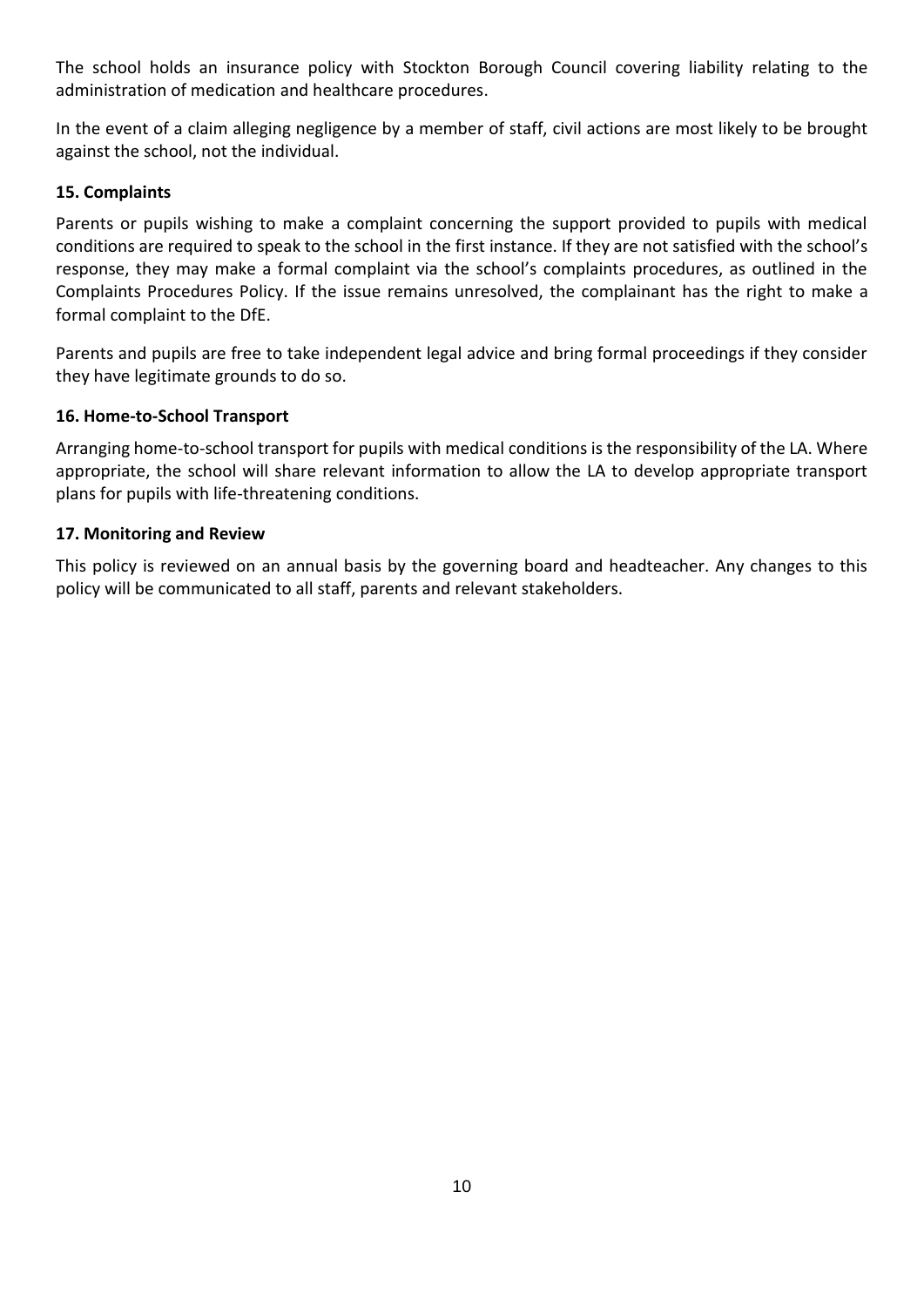# **Healthcare Plan Implementation Procedure**

| A parent or healthcare professional informs the school<br>that the child has a medical condition or is due to return<br>from long-term absence, or that needs have changed. |
|-----------------------------------------------------------------------------------------------------------------------------------------------------------------------------|
|                                                                                                                                                                             |
| The headteacher coordinates a meeting to discuss the<br>child's medical needs and identifies a member of school<br>staff who will provide support to the pupil.             |
|                                                                                                                                                                             |
| A meeting is held to discuss and agree on the need for an<br>HCP.                                                                                                           |
|                                                                                                                                                                             |
| An HCP is developed in partnership with healthcare<br>professionals, and agreement is reached on who leads.                                                                 |
|                                                                                                                                                                             |
| School staff training needs are identified.                                                                                                                                 |
|                                                                                                                                                                             |
| Training is delivered to staff and review dates are agreed.                                                                                                                 |
|                                                                                                                                                                             |
| The HCP is implemented and circulated to relevant staff.                                                                                                                    |
|                                                                                                                                                                             |
| The HCP is reviewed annually or when the condition<br>changes (revert back to step 3).                                                                                      |
|                                                                                                                                                                             |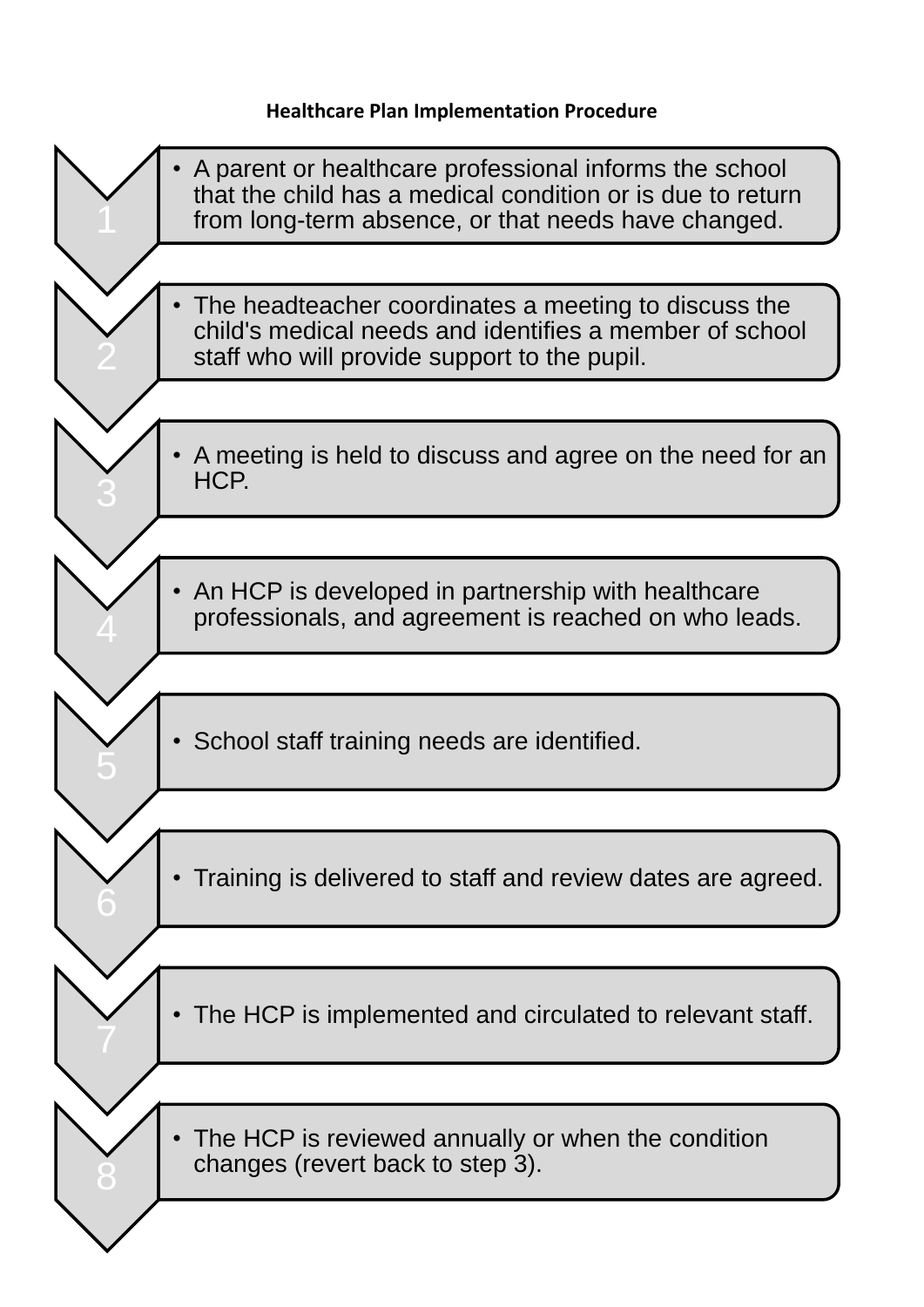| <b>Pupil Name:</b>           |               |  |
|------------------------------|---------------|--|
| Date of Birth:               | <b>Class:</b> |  |
| <b>Medical Condition(s):</b> |               |  |
|                              |               |  |
|                              |               |  |
| <b>Emergency contact:</b>    |               |  |
| Date of Plan:                |               |  |
| <b>Contributors:</b>         |               |  |
|                              |               |  |
|                              |               |  |

**Describe medical needs and give details of child's symptoms, triggers, signs, treatments, facilities, equipment or devices:**

**Triggers:**

**Name of medication, dose, method of administration, when to be taken, side effects, contra-indications, administered by/self-administered with/without supervision:**

**Daily care requirements:**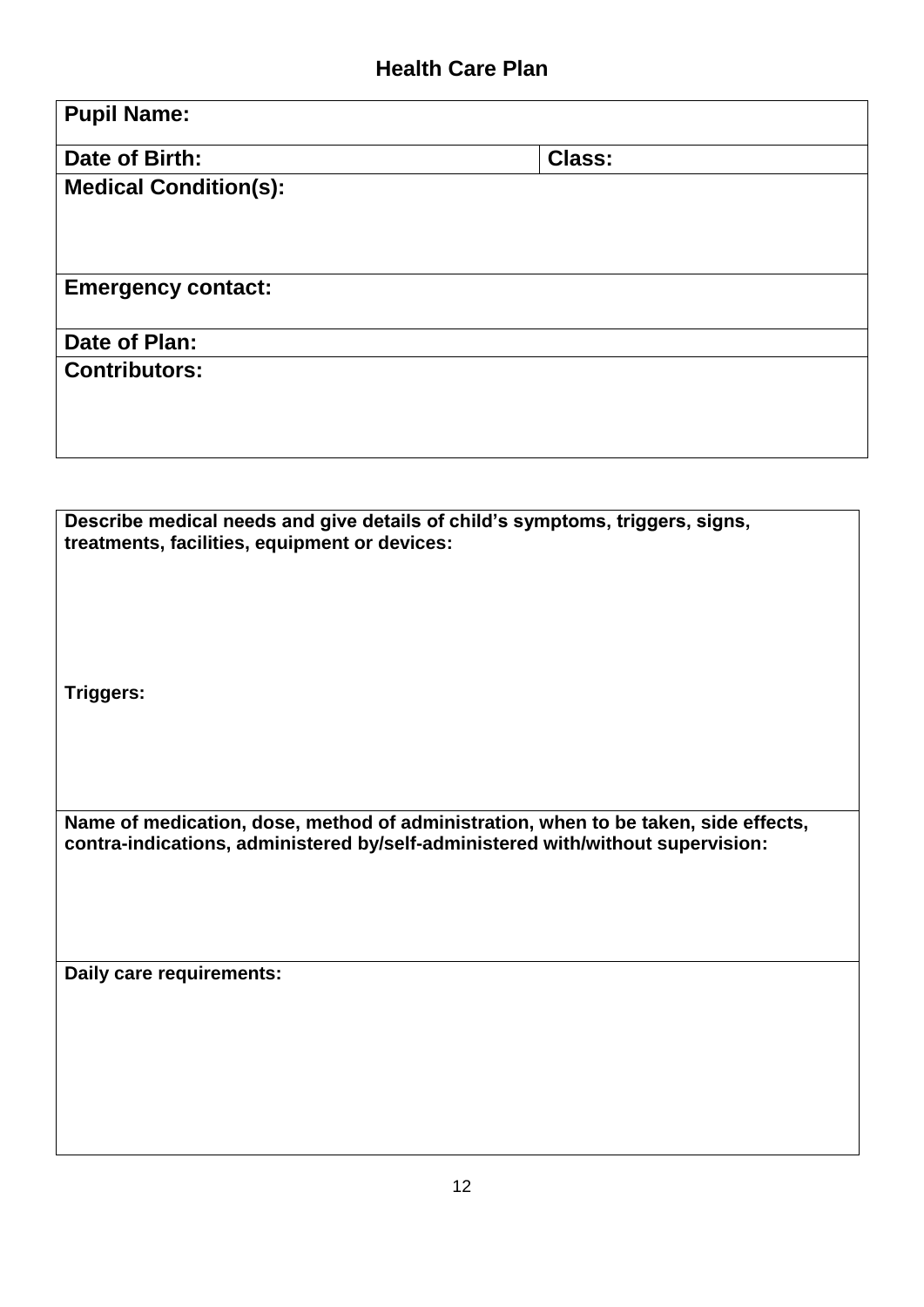**Specific support for the pupil's educational, social and emotional needs:**

**Arrangements for school visits/trips:**

**Describe what constitutes an emergency and the action to take if this occurs:**

**Who is responsible in an emergency?**

**Other information:**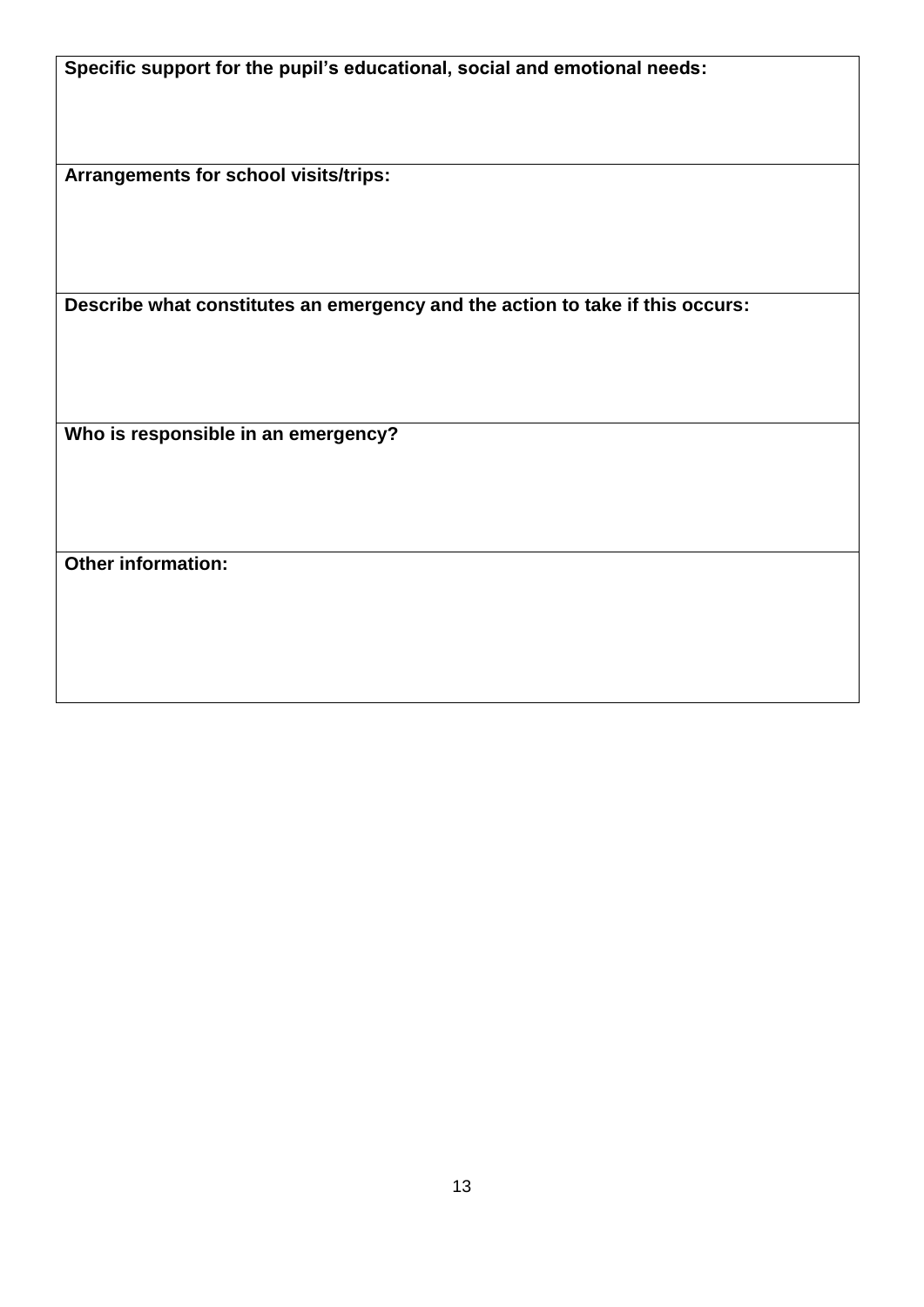# **Parental Agreement for the School to Administer Medication**

The school will not give your child medicine unless you complete and sign this form.

#### **Pupil Details**

| Surname:                             |        |
|--------------------------------------|--------|
| Forename:                            |        |
| Date of Birth:                       | Class: |
| <b>Medical Condition or Illness:</b> |        |

#### **Medication**

| Name and/or type of medicine (as described on the container): |                               |  |  |
|---------------------------------------------------------------|-------------------------------|--|--|
|                                                               |                               |  |  |
| Expiry date:                                                  | Self-Administration: Yes / No |  |  |
| Dosage and method:                                            |                               |  |  |
| Timing:                                                       |                               |  |  |
| Special precautions and/or other instructions:                |                               |  |  |
| Any side effects that the school needs to know about:         |                               |  |  |
| Procedures to take in an emergency:                           |                               |  |  |

The above information is, to the best of my knowledge, accurate at the time of writing and I give consent for school staff to administer medicine in accordance with the relevant policies. I will inform the school immediately, in writing, if there is any change in dosage or frequency of the medication, or if the medicine is stopped.

| Name:                  |               |
|------------------------|---------------|
| Relationship to Pupil: | Telephone No: |
| Signature:             | Date:         |